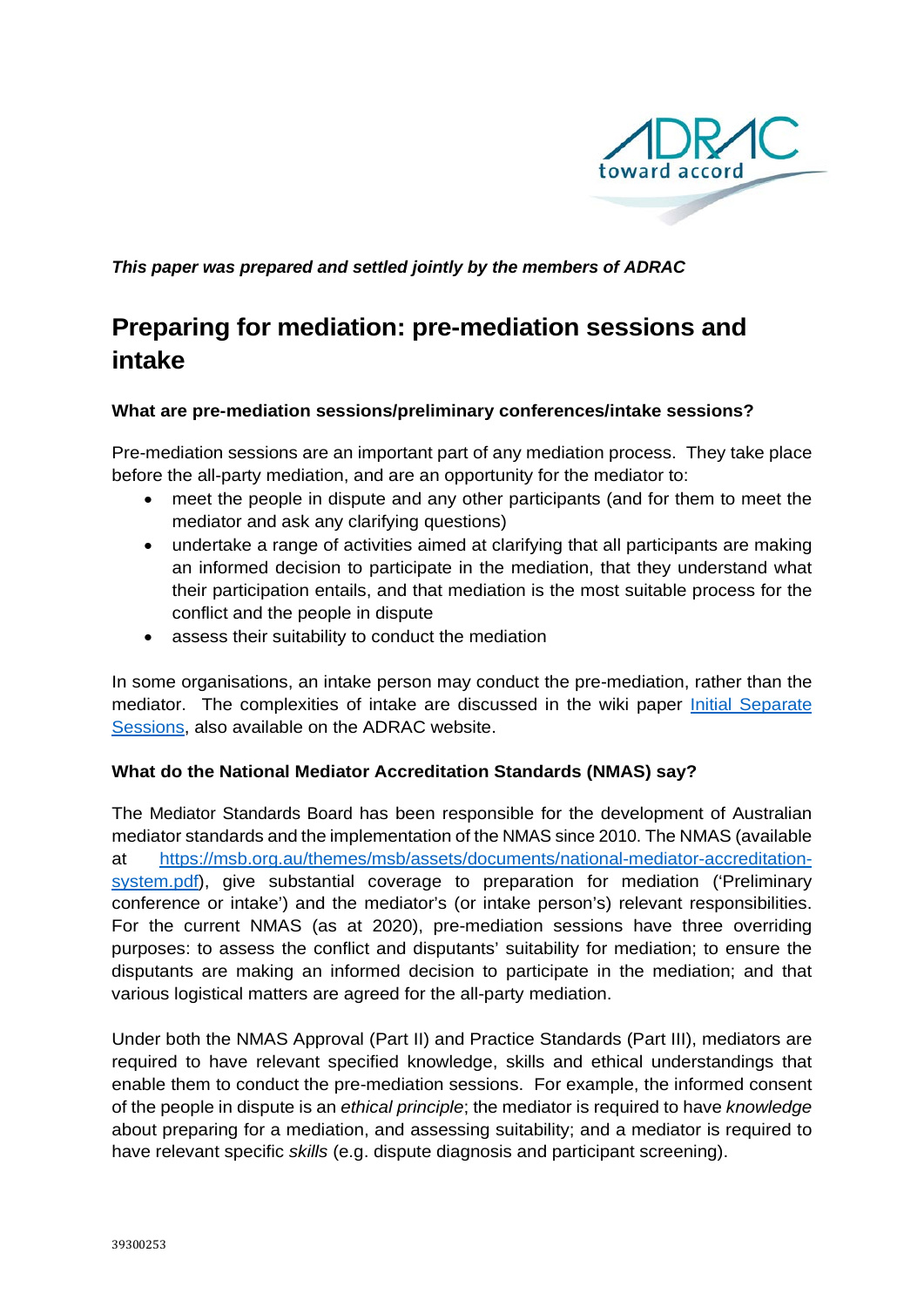## *What would someone who is watching see? What would someone who is listening hear?*

Pre-mediation is known by various names, depending on the circumstances or organisation conducting the process. For example, it can also be called a 'first separate session', a 'single party mediation', a 'preliminary meeting' or other descriptors. The NMAS also refer to 'preliminary conferences', a term that is widely used in commercial mediations to describe preliminary meetings that are attended jointly by all participants. These latter have a similar purpose to the pre-mediation sessions referred to in this paper.

In general terms, pre-mediation enables the mediator to meet the NMAS requirements and to commence assisting the people in dispute to work toward resolution. In pre-mediation, the mediator meets with a participant on their own, or with their support person (such as a friend or family member); their representative (such as a lawyer, union representative or advocate); and/or their advisor (such as an accountant, anthropologist or social worker). Where a person in dispute brings along a support person, representative and/or advisor, it is important for the mediator to discuss and clarify with them the role of each of these attendees, so that everyone is clear as to the nature and extent of their involvement.

The mediator will be an impartial third party who listens, engages and hears the people in dispute, in an endeavour to tease out the underlying issues that will assist or impede reaching agreement. Mediators clarify their own role and what it includes (e.g. facilitating the disputants' discussions) and what it does not include (e.g. the mediator will not make substantive decisions on the content of discussions, nor contribute to the substance of any final agreement).

At the end of each pre-mediation session, it can be useful for mediators to check the disputant's understanding of the process in which they have just engaged (e.g. what they now understand about how the mediation will proceed and their own role within it), confirm any homework they may have to do before the all-party mediation proceeds (if it has been established that a mediation will proceed), and reality test how such homework will be undertaken and in what form it may be presented at the mediation session (unless it is just for the individual's benefit).

During each pre-mediation session, mediators can check for suitable dates and times for the all-party mediation with a view to confirming a mutually agreeable time and date. Typically, after the completion of all pre-mediation sessions, mediators will confirm the date, time, and location of the all-party mediation. Mediators will also confirm who will be attending, and their respective roles. An all-party mediation can run aground at the outset if a surprise participant turns up without the agreement or prior knowledge of other participants. Careful preparation and thought put in at the early stage of a mediation process will yield dividends throughout the rest of the process.

Pre-mediation is an opportunity for mediators to clarify that disputants will have appropriate decision-making authority at the all-party mediation, and, if it seems prudent, to check how additional authority might be obtained on the day. Mediation can be derailed when it becomes apparent that the participants who have developed and reached agreement did not have authority to do so. Pre-mediation sessions provide an opportunity to pre-empt and plan to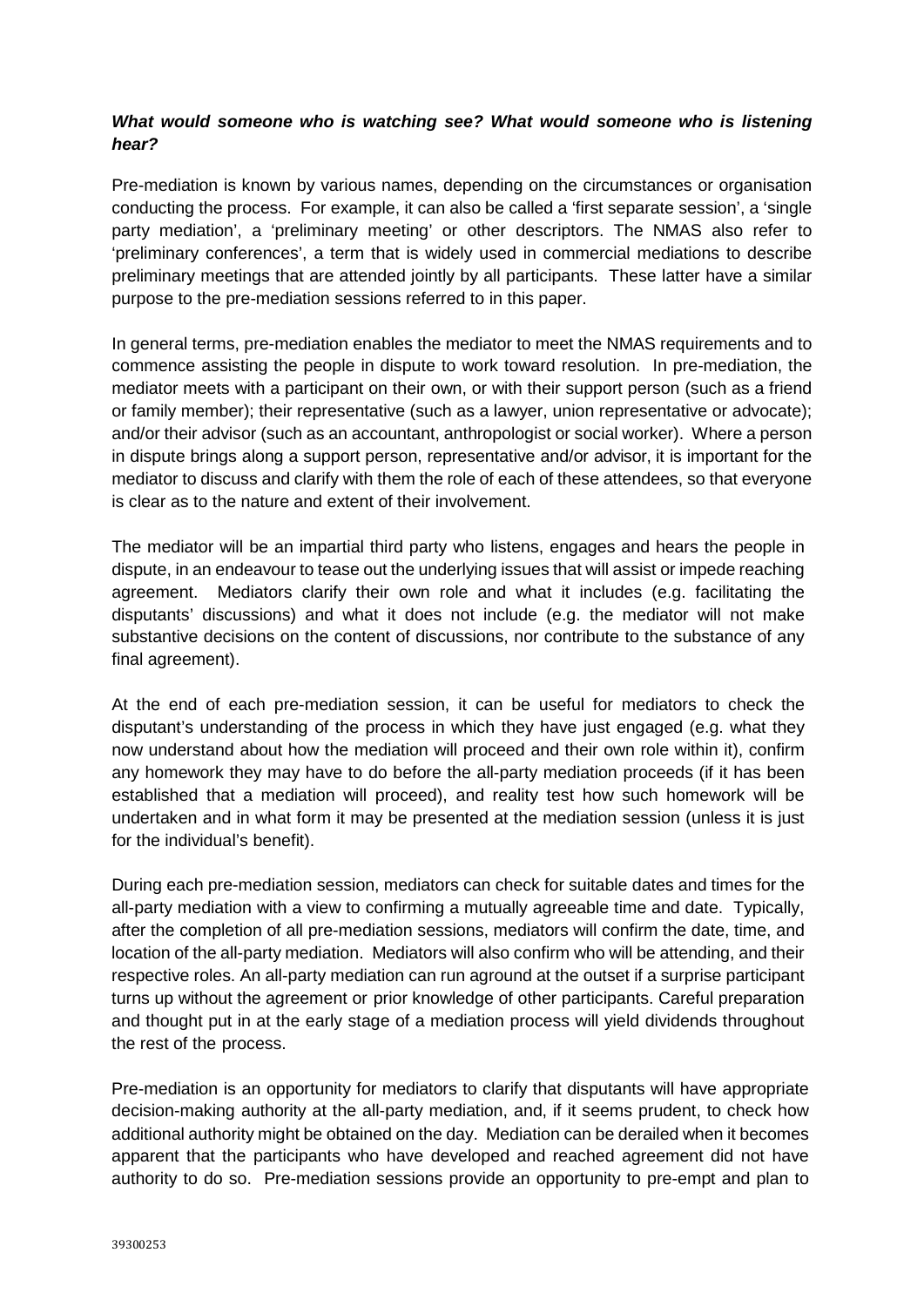prevent such situations.

#### **When to use pre-mediation**

## *What precedes it? What follows it?*

Pre-mediation meetings are typically conducted as part of all mediations and include meetings between a mediator and each person in dispute, with their support person and/or advisor, as needed. Often there will be two participants to a mediation and, therefore, two separate premediation sessions—one for each participant. In multi-party mediations, a number of premediation sessions will need to be held. This can be seen as a disincentive to going forward with pre-mediations, given the time and cost of organising such meetings, and it can be tempting to go directly to an all-party mediation. However, time spent attending and engaging with each individual participant and organising the all-party mediation contributes to the effectiveness of the all-party session, with disputants and other participants being generally at ease, and prepared.

Pre-mediation sessions assist mediators in deciding how best to conduct the mediation. For example, are the disputants ready to attend a joint session and have face-to-face discussions or might there be a safety risk which necessitates the use of shuttle mediation.

Pre-mediation is an important component in all mediations, and can be especially useful for planning multi-party processes. For example:

- Elder Mediation can include a range of participants who are involved in an elder person's care (such as medical professionals, social workers, and family members) necessitating complex preparations by the mediator;
- native title mediations typically include many participants such as traditional owners, pastoralists, miners/exploration companies, government bodies, and their representatives, all of which mediators must accommodate in the all-party mediation
- many environmental disputes can include diverse participants such as landholders, utility representatives (e.g. water or electricity), government decisionmakers, and representatives of environmental bodies requiring mediators to take into account the varying power differentials between individuals and corporate/government entities.

## **Purpose and rationale of pre-mediation**

In addition to the purposes described above, pre-mediation sessions can also be an opportunity to prepare disputants to make their own decisions by:

- establishing guidelines for the mediation—for example, confidentiality, the voluntary nature of the process (where their participation is voluntary), courtesy expectations;
- explaining the process to participants individually so they have some idea of what to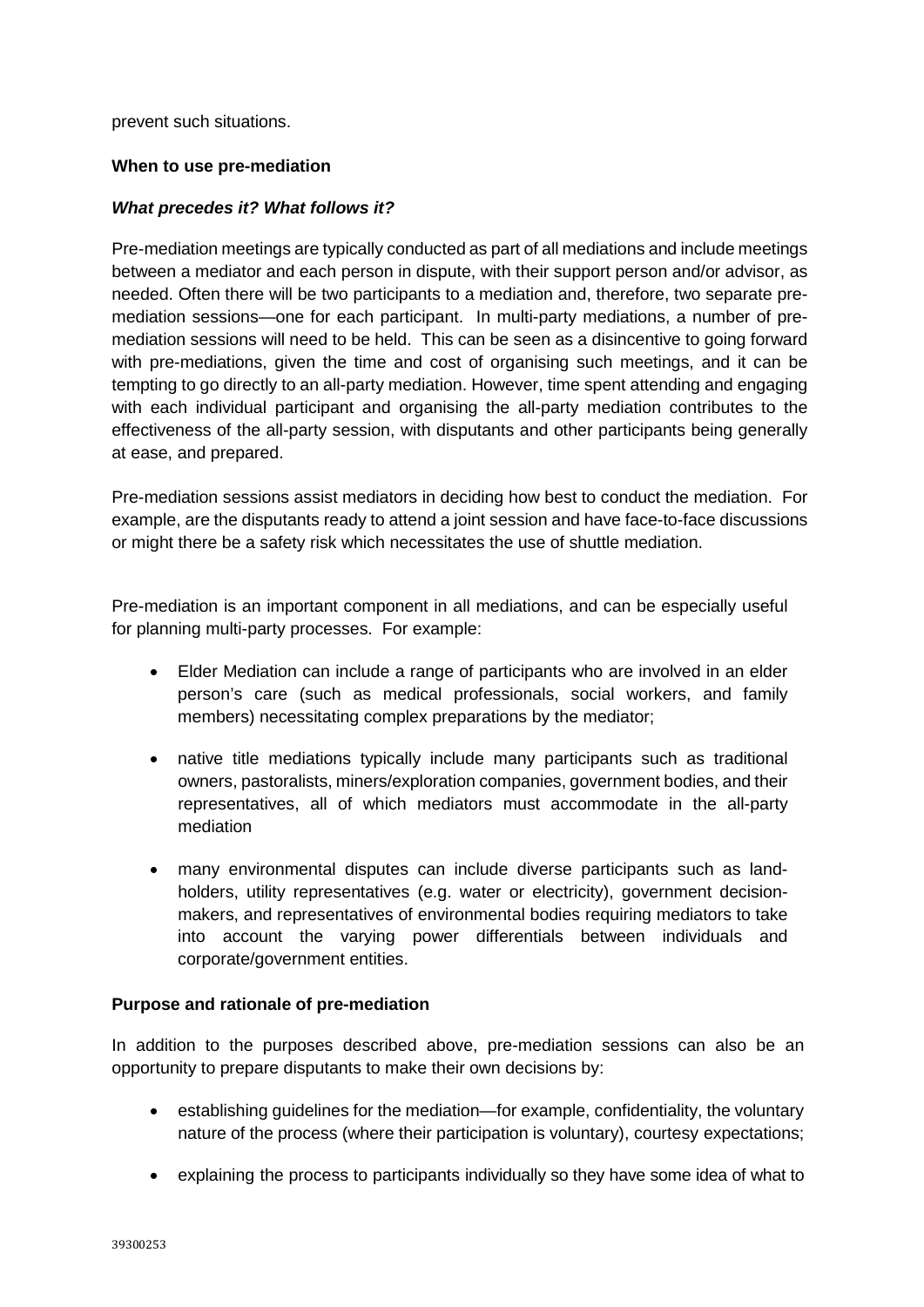expect, which is reinforced within the all-party mediation through the mediator's opening statement;

- giving time for a participant to air any concerns or issues about the process or their own role, or any substantive issues they have concerns about;
- raising issues which may require a participant to do some homework to be better prepared for the all-party mediation;
- suggesting that the disputants develop an agreed chronology of events or a joint issues statement;
- suggesting that the disputants exchange relevant documents; and
- establishing rapport between the mediator and each participant.

In terms of its rationale, pre-mediation sessions give mediators an opportunity to assist the disputants in preparing for the all-party mediation by, for example, encouraging interestbased bargaining, and assisting disputants in taking a broader view of resolution options. The longer a conflict continues, the more likely it is that participants will become positional and move away from interest-based bargaining – the pre-mediation sessions are an opportunity for disputants to put positions to one side.

## **Issues that can arise regarding pre-mediation**

# *If I have more than two participants to a conflict, is it worthwhile spending time organising a number of pre- mediation meetings?*

It can sometimes be tempting to leap into a preliminary conference with all participants, to 'air issues' and 'get to the heart of a matter quickly'. It can appear to be logistically easier to organise an all- party mediation, than a series of individual pre-mediations. Taking the time to organise and hold pre-mediations usually means participants are prepared, more familiar and comfortable with the mediation process, and have some rapport with the mediator, all of which increase the prospects of reaching a mutually agreeable settlement or outcome.

# *Is there a risk in having an individual repeat their version of events in a premediation session?*

Generally the longer a conflict has existed, the more entrenched and positional disputants will become, leading them to keep repeating their version of the conflict without considering their underlying interests. Pre-mediation is a useful tool during which disputants can describe their version of events, and mediators can then move to reality test each element and assist by re-focusing on interests.

## *Do I always have to do a pre-mediation session with each participant?*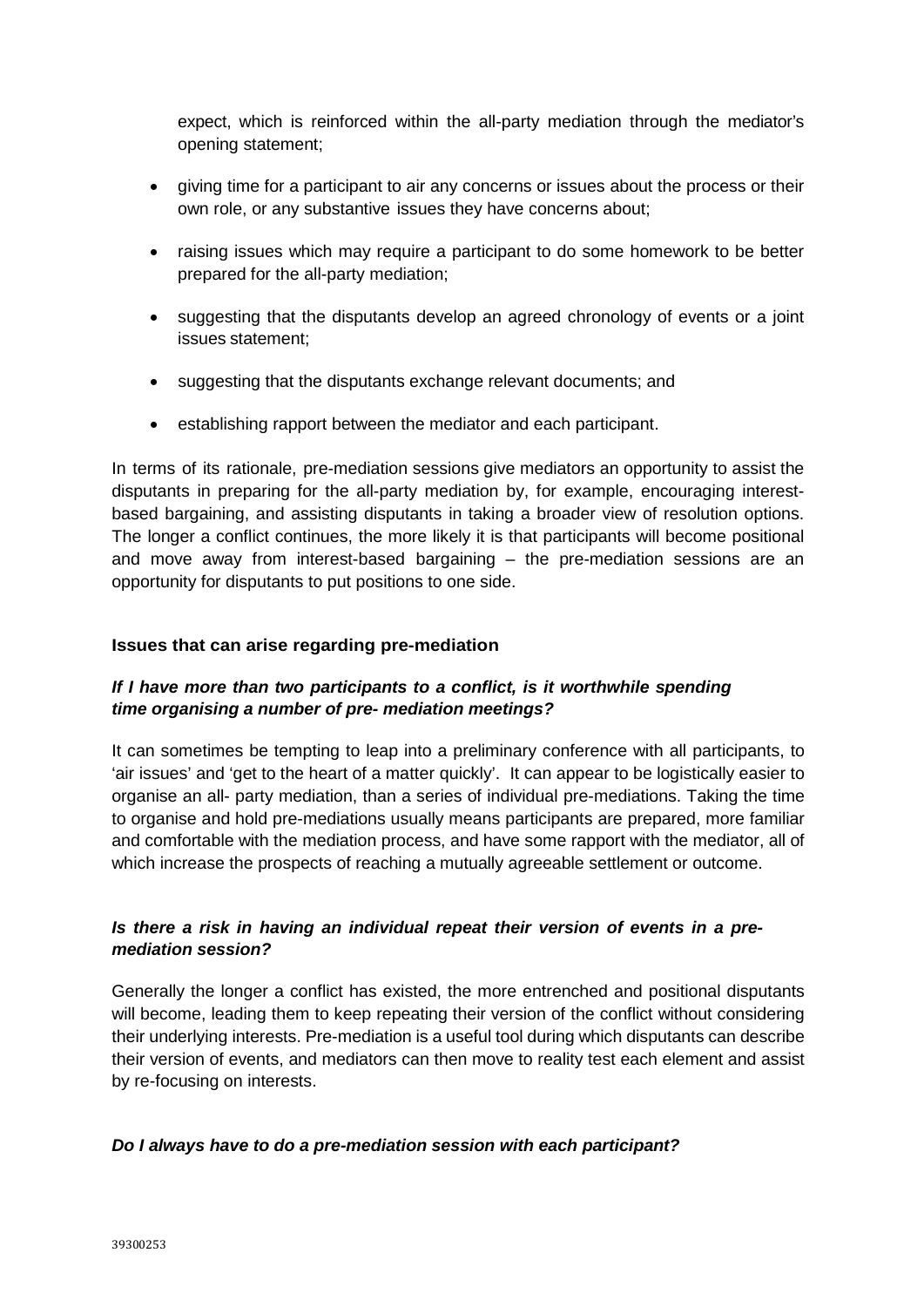The NMAS anticipate that mediators will always conduct pre-mediation sessions. In addition, the more heavily conflicted participants are with each other, or the more complex a matter (whether in terms of its substance or the number of parties), the more useful a pre-mediation session with each participant will likely be.

## *Should I take notes in a pre-mediation, or use pre-scripted questions?*

It can be useful to take notes in pre-mediation. When choosing to take notes, it is appropriate to advise participants why that is happening—for example, to use as a memory prompt for the all-party mediation. Sometimes it is possible to jot down important points on an electronic whiteboard and give the participant a copy for them to take away, particularly where some homework has been agreed upon. If a whiteboard is used, it is important to clean it before leaving the room, so all information is removed. When conducting the pre-mediation with a co-mediator, it is important to decide beforehand how the joint process will work. For example, one person can take notes and one ask questions, or both can take notes and both ask questions—whatever works best for both and is appropriate in the circumstances.

Again, it is important to inform participants of your method, which also models appropriate and inclusive communication. Similarly, if you intend to use pre-scripted questions, let participants know what you are doing and why. It may be that the organisation you are working for has a series of standard questions to be used in pre-mediation—if that is the case, it is useful for participants to know this.

It is important to remember that, if mediators take notes during the pre-mediation sessions, those notes are covered by confidentiality protections. It can help develop confidence in the mediation process if mediators are open about why they are taking notes, and what will happen to the notes once the entire mediation process has concluded.

# **Does mediation confidentiality apply to pre-mediation as well as during the mediation?**

The short answer is "yes". Pre-mediation sessions are recognized as being part of the mediation process and confidentiality protections should be in place prior to or at least at the start of the first pre-mediation session. Anything said at pre-mediation should have the same protection as in the all-party mediation.

## **Some core elements of pre-mediation**

- Each disputant, and other participants, receive the same process information from the mediator, and makes an informed decision to participate in the mediation.
- Open-ended questions are part of the mechanism by which mediators will move a participant from a position about their version of the conflict, towards interest-based bargaining. It is important for mediators to ask open-ended questions and avoid making statements or asking closed questions.
- Each disputant will identify their own needs and interests.